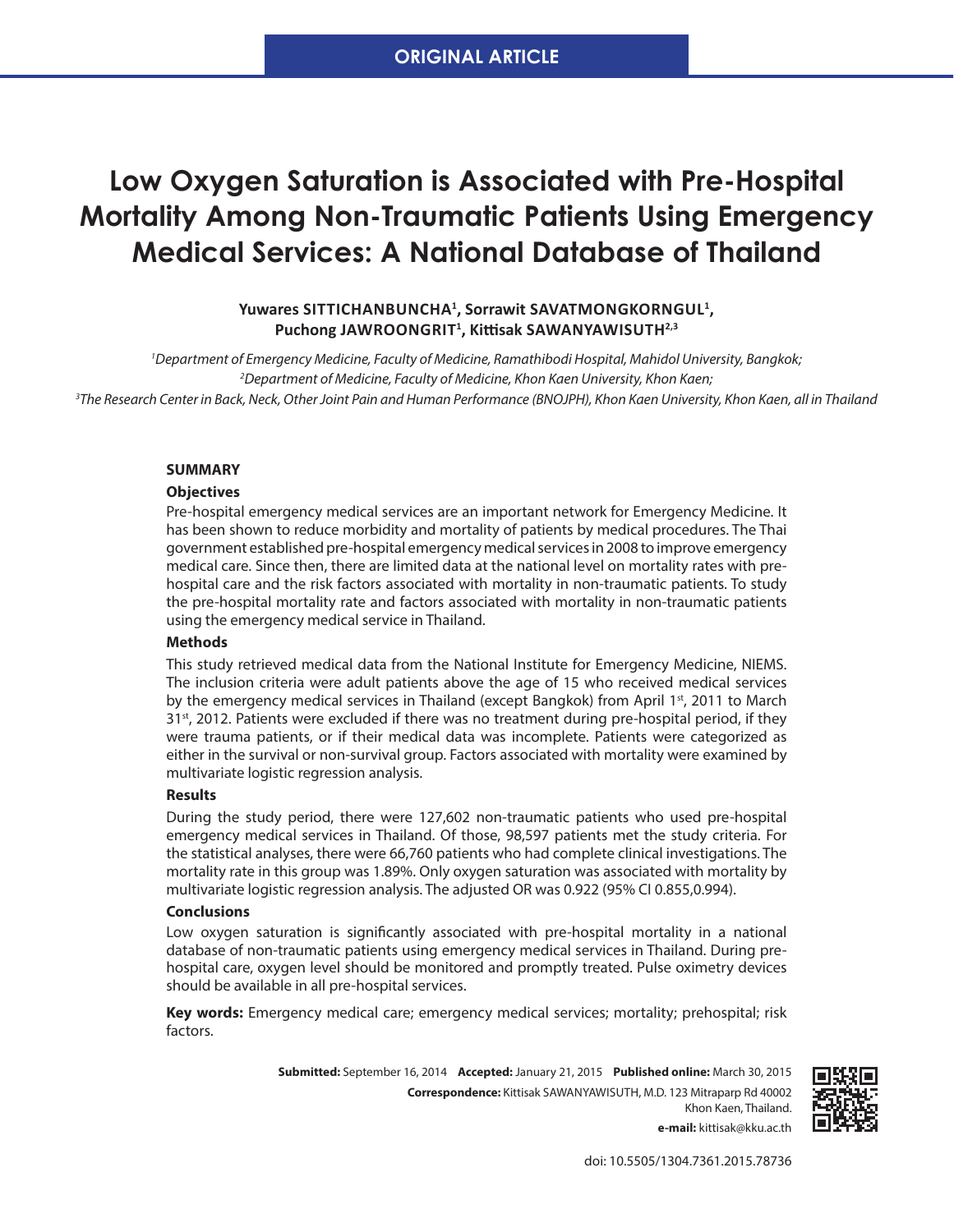## **Introduction**

Pre-hospital emergency medical services are an important network for Emergency Medicine. There are several medical procedures or treatments that may be performed during pre-hospital periods. Studies have shown that morbidity and mortality rates may be lowered by emergency medical care in the pre-hospital setting in both traumatic and nontraumatic conditions.[1-4] Increase survival rate is more common in traumatic patients who received pre-hospital care. [4] For non-traumatic conditions, patients with some particular diseases have been shown to benefit from pre-hospital treatment, such as chronic obstructive pulmonary disease (COPD) or myocardial infarction.[3,4]

The Thai government established the pre-hospital emergency medical service in 2008 to improve emergency medical care. The patients can reach the pre-hospital medical care by calling a toll-free number (1669) which will connect them to the nearest hospital. An equipped ambulance is then assigned to the scene by the call center. Transportation and treatment may be performed during the pre-hospital period. All data are reported to the National Institute for Emergency Medicine (NIEMS) by using an online system. During our study period, there were 12,691 registered ambulance units all over Thailand. These ambulance units were comprised of 2,183 (17.2%) units at the advanced life support level, 42 units (0.3%) at the intermediate life support level, 1,837 (14.5%) units at the basic life support level, and 8,629 (68.0%) first responder units. The first two levels are operated by hospitals and well-equipped, while the two latter levels are operated by communities or foundations. This study aimed to evaluate the mortality rate and to identify risk factors associated with mortality in non-traumatic patients who used prehospital medical service at the national level. Knowing these factors may help to reduce the pre-hospital mortality rate.

# **Materials and Methods**

This study retrospectively retrieved medical data from the NIEMS (http://www.niems.go.th/th/DefaultTH.aspx). The inclusion criteria were adult patients (defined as age >15 years) who had received medical services by the emergency medical service from in Thailand (except Bangkok) from April 1st, 2011 to March 31st, 2012. We excluded patients who required only transportation, traumatic patients, or patients with incomplete medical data.

The NIEMS has an electronic database called Testing of Information Technology for Emergency Medical System (ITEMS; http://items2.niems.go.th/t\_items\_front/OverView.aspx). ITEMS receives data from all hospitals with available emergency medical service in Thailand. Input data of all patients who activated the emergency medical system by the 1669 system

were recorded to the system. Data collected include patient characteristics, presenting symptoms, initial vital signs, initial Glasgow Coma Scale (GCS), initial oxygenation, initial glucose from a finger stick (DTX), treatments, and outcomes.

Patients were categorized in either the survival or non-survival group. Mortality was defined as pre-hospital mortality either at the site or during pre-hospital period. Clinical features between both groups were compared by descriptive statistics. The Student t-test and Chi-square tests were applied to compare the differences in numbers and proportions between the two groups.

Univariate logistic regression analyses were used to calculate the crude odds ratio for each variable for mortality. Variables with p<0.20 in univariate analysis or clinically significant variables were included in subsequent multivariate logistic regression analyses. Analytical results were presented in terms of crude odds ratio (OR), adjusted OR, and 95% confidence interval (CI). The goodness-of-fit of the final model was evaluated using Hosmer-Lemeshow statistics. All data analyses were performed on a personal computer using Stata software version 10.1 (StataCorp, College Station, TX, USA). The study protocol was approved by the Institutional Review Board of Mahidol University.

## **Results**

During the study period, there were 127,602 non-traumatic patients using the pre-hospital emergency medical services in Thailand. Of those, 29,005 patients were excluded as shown in Figure 1 due to: no outcome data (24,415 patients); age less than 15 years (4,095 patients); and required only transportation (495 patients). In total, 98,597 patients were includedin the study.

Clinical features of all patients were shown in Table 1. The



**Figure 1.** Showed eligible patients in the study.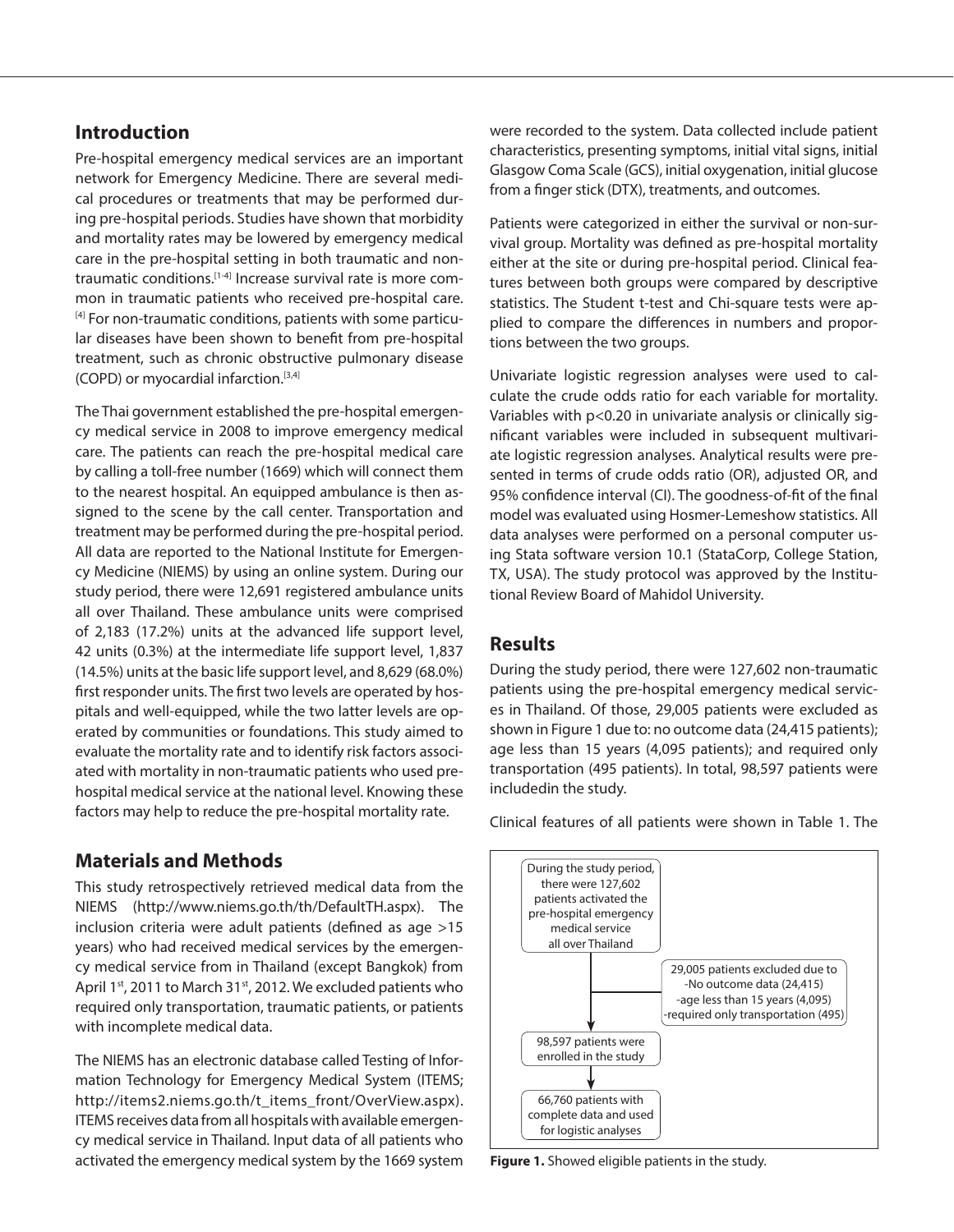#### **Table 1.** Clinical features of non-traumatic patients using pre-hospital emergency medical services in Thailand

| <b>Clinical features</b>            | n=98,597       |
|-------------------------------------|----------------|
| Mean age, years                     | 57.55 (19.84)  |
| Male gender, n (%)                  | 47,488 (51.00) |
| Transport time to hospital, minutes | 10.24 (7.94)   |
| Body temperature (°C)               | 37.07 (0.96)   |
| Systolic blood pressure (mmHq)      | 129.99 (32.20) |
| Diastolic blood pressure (mmHq)     | 77.73 (18.12)  |
| Mean arterial pressure (mmHq)       | 95.19 (21.59)  |
| Heart rate (bpm)                    | 93.66 (21.02)  |
| Respiratory rate (tpm)              | 23.33 (5.80)   |
| Glasgow coma score                  | 13.14 (3.66)   |
| Oxygen saturation (%)               | 94.56 (6.68)   |
| $DTX$ (mg/dL)                       | 136.19 (74.22) |

Total number may not equal to 98,597 due to missing data; DTX: Glucose finger-stick; data presented as mean (SD) unless indicated otherwise.

mean age was 57.55 years (SD 19.84) and male gender accounted for 51.00%. Out of 98,597 patients, there were 1,859 patients (1.89%) who died during pre-hospital medical care. The two most common presenting symptoms of patients who died were loss of consciousness (59.8%) and cardiac arrest (7.8%). Clinical features between the survival and nonsurvival groups were not statistically different for heart rate and respiratory rate (Table 2).

By multivariate logistic regression analysis, only oxygen saturation was associated with mortality (Table 3). The adjusted OR (95% CI) was 0.922 (0.855, 0.994). The Hosmer-Lemeshow value of the final model was 2.62 (p value 0.956).

## **Discussion**

The nationwide pre-hospital mortality rate for non-traumatic patients was 1.89%. Initial oxygen saturation was the only significant factor associated with pre-hospital mortality according to our analysis of the Thai national EMS database. Previous studies showed that low systolic blood pressure was a predictor for mortality<sup>[5-8]</sup> in various settings including heart failure, blunt trauma, and patients with chest pain or coronary artery disease. This study used mean arterial pressure instead of systolic or diastolic blood pressure in the multivariate logistic analysis to avoid the issue of multicollinearity. However, the mean arterial pressure was not significantly associated with mortality.

Pulse oximetry has been shown to be a reliable and beneficial tool during pre-hospital care.<sup>[9]</sup> Initial oxygen saturation was negatively associated with pre-hospital mortality. In other words, initial low oxygen saturation increased risk of mortality during pre-hospital periods. Every 1% increase in oxygen saturation decreased the chance of mortality by 8% (Table 3). Oxygen supplementation may therefore be a valuable treatment during transportation.

A previous report showed that oxygen supplement during pre-hospital care improved survival and symptoms of COPD patients.[3] A systematic review also indicated that patients

| <b>Clinical features</b>            | <b>Survival</b><br>n=96,738 | <b>Non-Survival</b><br>n=1,859 | p value |
|-------------------------------------|-----------------------------|--------------------------------|---------|
| Mean age, years                     | 57.49 (19.88)               | 61.50 (17.33)                  | < 0.001 |
| Male gender                         | 46,413 (50.72)              | 1,075 (67.70)                  | < 0.001 |
| Transport time to hospital, minutes | 10.27 (7.96)                | 8.94(6.84)                     | < 0.001 |
| Body temperature (°C)               | 37.07 (0.95)                | 36.08 (0.92)                   | < 0.001 |
| Systolic blood pressure (mmHg)      | 130.00 (32.19)              | 97.33 (53.30)                  | < 0.001 |
| Diastolic blood pressure (mmHq)     | 77.73 (18.12)               | 63.74 (30.75)                  | < 0.001 |
| Mean arterial pressure (mmHq)       | 95.19 (21.58)               | 77.65 (36.42)                  | < 0.001 |
| Heart rate (bpm)                    | 93.66 (21.01)               | 92.18 (21.87)                  | 0.302   |
| Respiratory rate (tpm)              | 23.34 (5.80)                | 22.87 (6.37)                   | 0.235   |
| Glasgow coma score                  | 13.20 (3.59)                | 5.70 (4.69)                    | < 0.001 |
| Oxygen saturation, %                | 94.59 (6.64)                | 88.92 (12.12)                  | < 0.001 |
| DTX (mg/dL)                         | 135.97 (73.88)              | 156.15 (97.99)                 | < 0.001 |

**Table 2.** Clinical features of non-traumatic patients using pre-hospital emergency medical services in Thailand, categorized by outcome

Total number may not equal to 98,597 due to missing data; DTX: Glucose finger-stick; data presented as mean (SD) unless indicated otherwise.